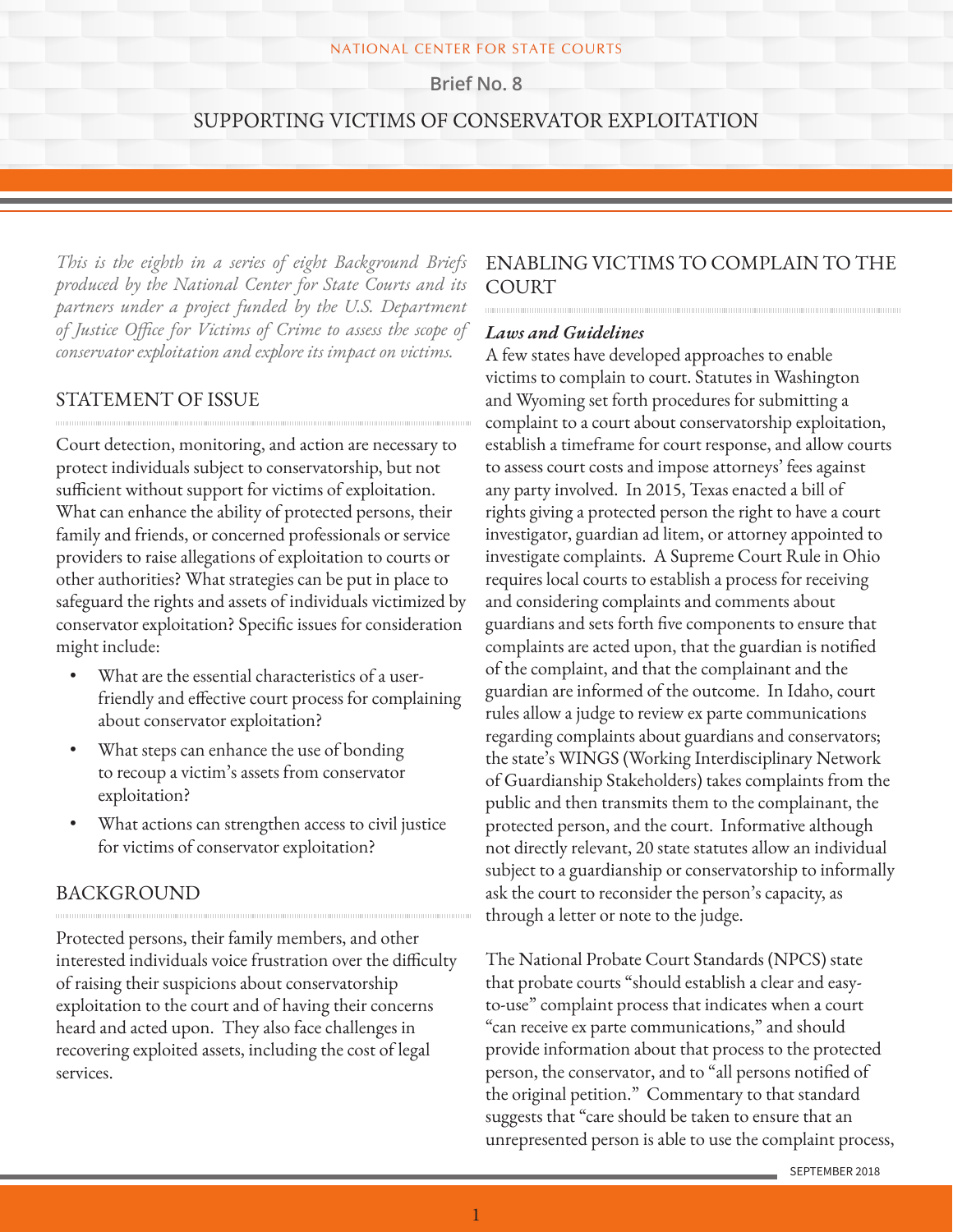that the court receives the necessary information, and that the process is flexible enough to accommodate emergency or urgent circumstances." The National Association for Court Management (NACM), in its Adult Guardianship Guide, elaborates on that standard and urges courts to:

- 1. make complaint procedures easy for laypersons to understand and to access,
- 2. establish internal procedures for timely review of and action about the complaint, and
- 3. track data from, review, and evaluate the complaint process itself.

The Uniform Guardianship, Conservatorship and Other Protective Arrangements Act (UGCOPAA), a model act approved by the Uniform Law Commission in 2017 for adoption by state legislatures, contains a section allowing a person subject to conservatorship or someone interested in that person's welfare to file "a grievance in a record with the court" about a conservator's breach of fiduciary duty or other failure to act consistently with the law. Unless a similar grievance was filed and acted upon in the previous six months, the section also requires the court to review the grievance and, if necessary, schedule a hearing about the complaint; it also authorizes the court to take any action supported by the evidence.

There do not appear to be any state laws, rules, or guidelines addressing the response to serial complaints, or requiring that complaints be investigated in a manner that is transparent and that is free from or mitigates conflict of interest.

### *Where We Stand in Practice*

Some state courts or other entities have created complaint procedures due to or despite the lack of statutory or court rule mandates. Examples include the District of Columbia, Florida, Idaho, Washington, and Wyoming.

Complaint procedures vary. Wyoming requires a "verified writing." Washington provides a three-page form but indicates that the complainant may submit a letter instead of the form. The District of Columbia requires that complainants complete every section of a two-page form. In Idaho, the court system provides a short form that must be completed in full; an interactive version

of the form is also available on the website of Idaho Legal Aid Services. The County Clerk in Palm Beach County, Florida, established an independent hotline to receive allegations—including anonymous complaints of conservator exploitation. In states that certify conservators, complaints may be made to the certification agency.

There has been little to no analysis of whether existing complaint procedures are accessible and easy to use, whether they provide for time-sensitive, transparent, fair reviews that are free from or mitigate conflicts of interest, and their outcomes.

# MAKING VICTIMS WHOLE THROUGH BONDS

By requiring a conservator to obtain a bond, monitoring compliance, and ordering bond reimbursement if exploitation occurs (which means that the bonding company reimburses the protected person's estate and then recoups its expenditure from the conservator), a court may help the victim recoup or minimize financial losses and avoid civil litigation.

### *Laws and Guidelines*

The Uniform Guardianship and Protective Proceedings Act (UGPPA) gives the court discretion over whether to require that a conservator secure a bond. If a court does require a bond, then unless the court decides otherwise, "the bond must be in the amount of the aggregate capital value of the property of the estate in the conservator's control, plus one year's estimated income, and minus the value of assets deposited under arrangements requiring an order of the court for their removal and the value of any real property that the fiduciary, by express limitation, lacks power to sell or convey without court authorization." The new UGCOPAA, however, makes bonding default with very limited options for waiver. Indeed, the UGCOPAA Commentary says "Bond for a conservator is nearly always required under this act. The bond may be waived only if:

- 1. the conservator is a financial institution with trust powers,
- 2. the court finds that a bond is not necessary to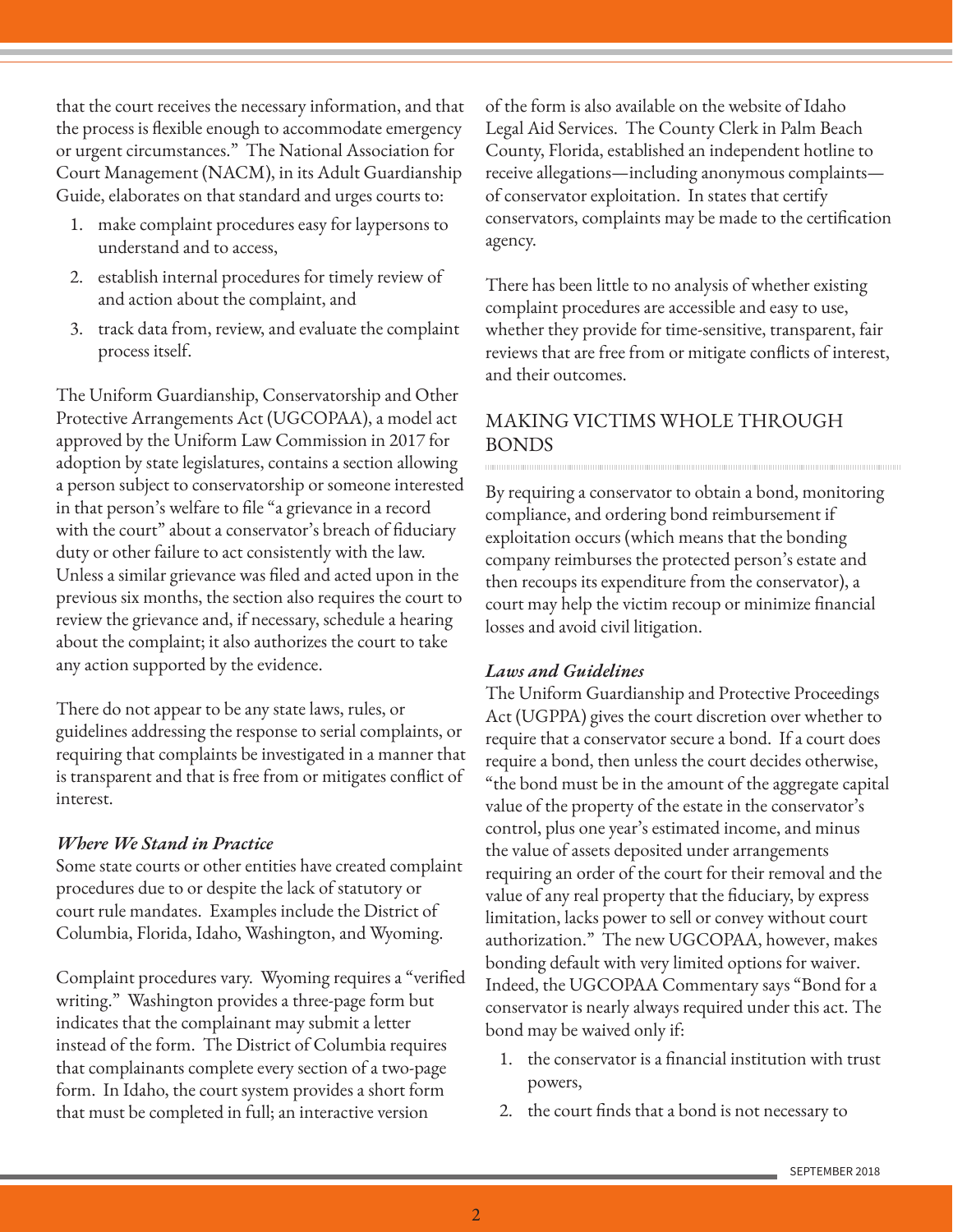protect the interests of the individual, or,

3. the court orders an alternate asset arrangement." The UGCOPAA retains the UGPPA requirement about the amount of the bond.

Statutory research in 2017 indicated that bonding is required in 21 states and permissible in four states. Most of the states that require bonding allow the court discretion for good cause or other specified circumstances, or provide exceptions to the requirement. Exceptions include the waiver of the requirement by the individual subject to conservatorship; the appointment of a public guardian or other government agency, of a financial institution or trust company, or of family members; or the establishment of a restricted account. Despite examples of family members serving as conservator engaging in exploitation, some states exclude them from bond requirements. Nevada law enacted in 2017 requires professional guardian companies to obtain bonds on their employees.

The NPCS state that "except in unusual circumstances, probate courts should require for all conservators to post a surety bond in an amount equal to the liquid assets and annual income of the estate" and provides factors that a court should consider in assessing whether circumstances are unusual. The National Guardianship Association Standards of Practice say only that a "guardian shall take all steps necessary to obtain a bond to protect the estate, including obtaining a court order."

*"The guardian shall take all steps necessary to obtain a bond to protect the estate..."* 

*- National Guardianship Association Standards of Practice*

### *Where We Stand in Practice*

Virtually nothing is known about bonding practices. The Minnesota data analyzed for this project indicated that fewer than half of the conservators in the exploitation cases were bonded (see Exploitation in Minnesota Brief). There are no other data demonstrating the extent to which bonds are implemented, waived, or reimbursed.

No one has assessed whether using restricted accounts (see Court Actions Brief) might be a viable alternative to bonding, or whether the appointment of a professional or other third-party conservator because a caring family member cannot obtain a bond results in conflict, including allegations of exploitation. There has not been any evaluation of the outcome of bonding to victims, conservators, or the courts.

These promising practices for courts were identified in 2007 by AARP's Public Policy Institute:

- Requiring that all liquid assets and income be fully bonded;
- Precluding the individual subject to conservatorship from waiving the bond requirement;
- Requiring that the court check within a specified time period whether the bond was obtained and take action against the conservator if it was not;
- Periodically reassessing the whether the bond amount needs to be adjusted; and
- Using bond reimbursement when court monitoring or other activities demonstrate "red flag" problems (See Court Monitoring Brief).

The AARP report suggested that a bonding requirement also may weed out unqualified conservators because "even if the court does not require credit history checks, bonding companies generally do."

## HELPING VICTIMS PURSUE CIVIL LEGAL REMEDIES

Victims or others acting on their behalf may need to seek civil legal remedies to mitigate or recover losses due to conservator exploitation. Additionally, others who have a potential interest in the victim's estate (such as family members, other possible heirs including charities, and the state Attorney General) may bring lawsuits in civil court to recover losses or to challenge the legality of transactions and documents made by the conservator. (See Court Actions Brief for other remedies).

However, the ABA Commission on Law and Aging and other organizations often are contacted by victims and their family members who express high levels of frustration about barriers to accessing the civil justice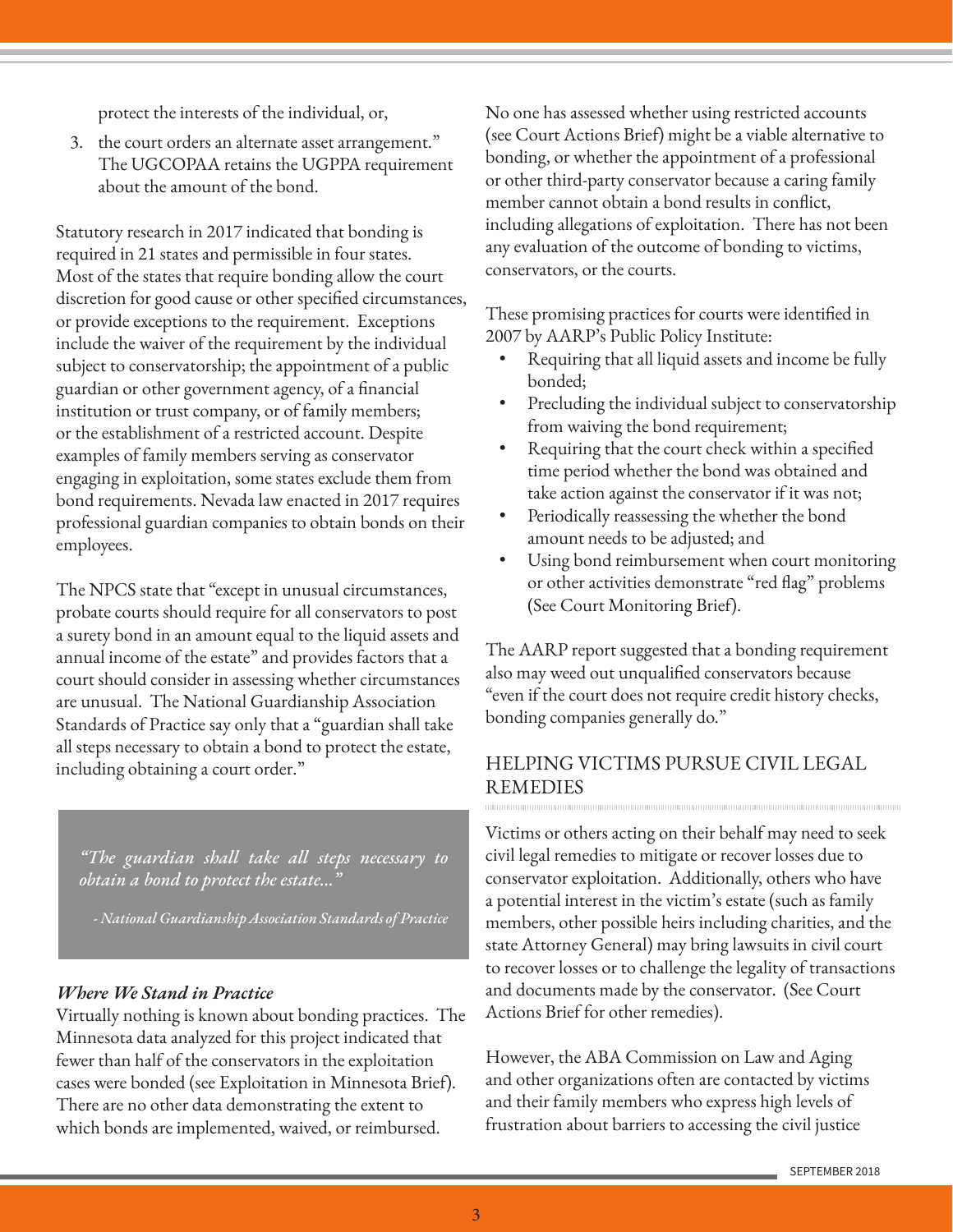system. Victims and family members say that they cannot afford to pay for a lawyer in private practice and that legal aid programs will not get involved in conservatorship exploitation cases. Those who say that they can pay for a lawyer complain that they cannot find one who is knowledgeable about this issue or who is willing to bring a lawsuit against a professional guardian (especially if that guardian is a lawyer). Lawyers—whether working for a legal aid agency or in private practice—may decline to represent an individual subject to conservatorship because they believe that the individual's incapacity precludes the establishment of a lawyer-client relationship and may raise other professional ethics issues related to confidentiality and conflict of interest.

### *Laws and Guidelines*

Several federal laws authorize and/or fund programs that provide free legal services (generically referred to as legal aid) to individuals who meet the program criteria.

- The Older Americans Act (OAA) and regulations support legal assistance for individuals over age 60, and require that those services be targeted to individuals in the greatest economic and social need. OAA funds may not be used on cases that would generate fees for private lawyers.
- Several federal laws authorize State Protection and Advocacy Systems to provide legal representation to individuals with disabilities, including those who are experiencing abuse and neglect.
- The Legal Services Corporation (LSC) Act and regulations authorize services for individuals who have low incomes and limited assets. Like the OAA funds, LSC funds may not be used on cases that would generate fees for private lawyers. Volunteer lawyer programs (pro bono) run by bar associations or legal aid programs generally follow the LSC income and asset criteria.

## *Where We Stand in Practice*

In recent years both the U.S. Department of Justice (USDOJ) and the US Administration for Community Living (ACL), which administers the OAA, have made substantial efforts to support access to civil justice for victims of elder abuse. Both agencies have enhanced their technical assistance and training on elder abuse. The USDOJ—through its Elder Justice Initiative, Office for Access to Justice, and Office for Victims of

Crime—partnered with the Corporation for National and Community Service to establish the Elder Justice AmeriCorps program. This program funded 300 AmeriCorps lawyers and paralegals working in 15 states and the District of Columbia to provide legal services to victims of elder abuse. The ACL has provided grants to numerous states to support development of statewide legal and protective service delivery systems that better address legal issues stemming from elder abuse. These important USDOJ and ACL efforts do not, however, overcome the fact that legal aid programs are underfunded and unable to meet the legal needs of a majority of the population groups eligible for their services.

*Faced with surging numbers of litigants who are not represented by lawyers (pro se or self-represented litigants), many courts have established or expanded court services and programs to assist those individuals.*

A 2016 law review article highlighted the reluctance lawyers may have in representing individuals for whom the court already has appointed a guardian or conservator (see Resource List). Lawyers may perceive barriers in legally or ethically representing a client the court has determined to lack capacity. The article concludes that the perceived legal barriers are not real, and suggests a clarification in ethical rules for lawyer, as well as education about the importance and appropriateness of representation of such individuals – which could include victims of conservator exploitation.

# COURT PROGRAMS AND PRACTICES TO ENHANCE ACCESS TO JUSTICE

Faced with surging numbers of litigants who are not represented by lawyers (pro se or self-represented litigants), many courts have established or expanded court services and programs to assist those individuals. An ABA report published in 2014 identified approximately 500 court self-help centers in 36 states. Although the report indicated that about 50% of the self-help centers that responded to the census survey were providing help to unrepresented litigants in guardianship matters, there